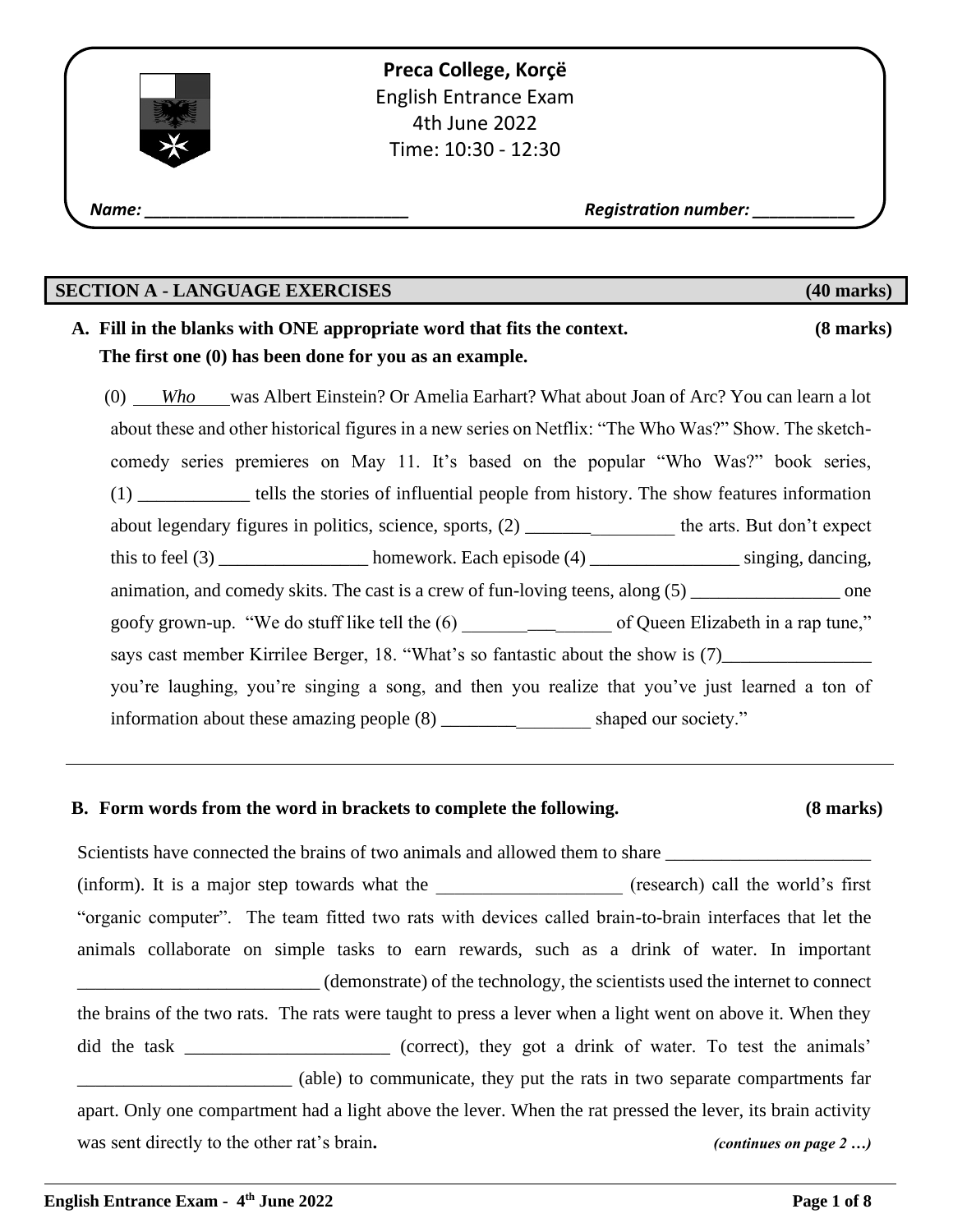\_\_\_\_\_\_\_\_\_\_\_\_\_\_\_\_\_\_\_\_\_\_ (incredible) the \_\_\_\_\_\_\_\_\_\_\_\_\_\_\_\_\_\_\_\_\_\_\_ (communicate) between the rats was two-way, since they were only able to get their reward if they collaborated on the task. In theory this means we could create a network of brains which could find solutions that individual brains cannot achieve by themselves.

Very little is known how people think and how they might be sent to another person's brain- so that will not happen any time soon. Besides, often we don't want to reveal our thoughts because that could be embarrassing. Furthermore, we change a lot of our thoughts before we act which might be \_\_\_\_\_\_\_\_\_\_\_\_\_\_\_\_\_\_\_\_\_\_ (confuse) to others. Most of the time I think we'd be very thankful not to be in someone else's head.

# **C. Use** *just, already, yet* **or** *still* **with the verbs given in the following sentences. (7 marks)**

- 1. Joe goes out. Five minutes later, the phone rings and the caller says "Can I speak to Joe?" You say: "I'm afraid he (go out)
- 2. You are eating in a restaurant. The waiter thinks you have finished and starts to take your plate away. You say: "I and the same of the same of the same of the same of the same of the same of the same of the same of the same of the same of the same of the same of the same of the same of the same of the same of the same
- 3. You are going to the cinema this evening. You bought the tickets online. Later your friend says: Shall I buy the cinema tickets. You say: "I change of the contract of the contract of the contract of the contract of the contract of the contract of the contract of the contract of the contract of the contract of the cont
- 4. Peter has to go to the station soon and he cannot carry the bags and hold an umbrella. His mother asks her daughter ' The contract of the contract of the contract of the contract of the contract of the contract of the contract of the contract of the contract of the contract of the contract of the contract of the contra
- 5. Patricia cannot come to watch television now. She is  $(do)$ the homework.
- 6. Do you think Paul will be late? 'No, he will soon be here.' 'How do you know?' 'He (phone)'
- 7. Shall I introduce you to Jacqueline? There's no need.  $We$  (meet)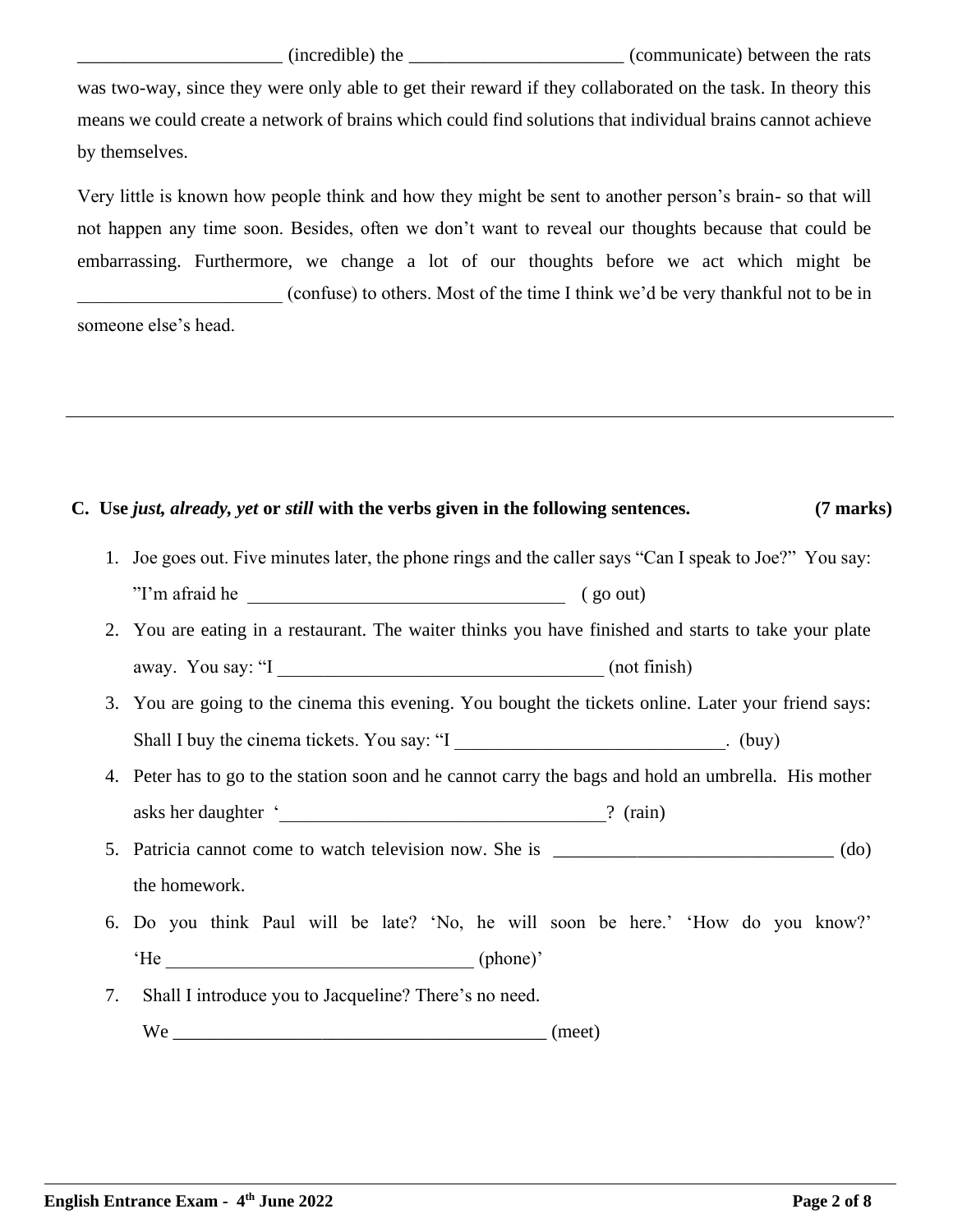# **D. Put the verbs in brackets in the right tense (9 marks)**

| When<br>Peter                                                                                                                                                                                                     |                      |                                                                     | (meet) | Xhuli for | the | first   | time<br>he |
|-------------------------------------------------------------------------------------------------------------------------------------------------------------------------------------------------------------------|----------------------|---------------------------------------------------------------------|--------|-----------|-----|---------|------------|
|                                                                                                                                                                                                                   |                      | (study) archaeology at Tirana University. He loved everything which |        |           |     |         |            |
|                                                                                                                                                                                                                   |                      |                                                                     |        |           |     |         |            |
|                                                                                                                                                                                                                   |                      |                                                                     |        |           |     |         |            |
| there would include also the beach.                                                                                                                                                                               |                      |                                                                     |        |           |     |         |            |
| When he told Xhuli about his plans she immediately asked him to join him as she                                                                                                                                   |                      |                                                                     |        |           |     |         |            |
|                                                                                                                                                                                                                   |                      |                                                                     |        |           |     |         |            |
| (study) Greek. The only problem was that her father at that                                                                                                                                                       |                      |                                                                     |        |           |     |         |            |
|                                                                                                                                                                                                                   |                      |                                                                     |        |           |     |         |            |
| take him to work with her car before going to University. But as it was still March, they hoped he                                                                                                                |                      |                                                                     |        |           |     |         |            |
| (soon get) better and she would be free to travel in August.                                                                                                                                                      |                      |                                                                     |        |           |     |         |            |
|                                                                                                                                                                                                                   |                      |                                                                     |        |           |     |         |            |
| marks as he wanted to join a famous group of archaeologists and travel around the world. When they                                                                                                                |                      |                                                                     |        |           |     |         |            |
|                                                                                                                                                                                                                   |                      |                                                                     |        |           |     |         |            |
| holiday.                                                                                                                                                                                                          |                      |                                                                     |        |           |     |         |            |
|                                                                                                                                                                                                                   |                      |                                                                     |        |           |     |         |            |
| E. Complete the letter of complaint. Use the following words:                                                                                                                                                     |                      |                                                                     |        |           |     |         | (8 marks)  |
| When<br>then                                                                                                                                                                                                      | in spite<br>although | although<br>even though                                             |        | however   |     | despite |            |
|                                                                                                                                                                                                                   |                      |                                                                     |        | <b>SO</b> |     |         |            |
| Dear Sir/Madam,                                                                                                                                                                                                   |                      |                                                                     |        |           |     |         |            |
| I am writing to complain about our visit to your restaurant on Sunday, 30th April. (a) Although we<br>arrived early and we had booked a table with a view of the harbour, we were seated at a table with a 'view' |                      |                                                                     |        |           |     |         |            |
| of the lavatory.                                                                                                                                                                                                  |                      |                                                                     |        |           |     |         |            |
| Furthermore we waited thirty minutes for a waiter (b) __________________________________ there were not                                                                                                           |                      |                                                                     |        |           |     |         |            |
|                                                                                                                                                                                                                   |                      |                                                                     |        |           |     |         |            |
|                                                                                                                                                                                                                   |                      |                                                                     |        |           |     |         |            |
|                                                                                                                                                                                                                   |                      |                                                                     |        |           |     |         |            |
| insisted that we had ordered it, (g) ________________________________ we had to eat it.                                                                                                                           |                      |                                                                     |        |           |     |         |            |
|                                                                                                                                                                                                                   |                      |                                                                     |        |           |     |         |            |
| expect better service in a presumably high-quality restaurant                                                                                                                                                     |                      |                                                                     |        |           |     | like    | yours.     |
|                                                                                                                                                                                                                   |                      |                                                                     |        |           |     |         |            |
| and service were both a great disappointment. I look forward to hearing from you. In the meantime, I hope                                                                                                         |                      |                                                                     |        |           |     |         |            |
| you will take my comments into consideration. Thank you in advance.                                                                                                                                               |                      |                                                                     |        |           |     |         |            |
| Yours faithfully,                                                                                                                                                                                                 |                      |                                                                     |        |           |     |         |            |
| A. Parker                                                                                                                                                                                                         |                      |                                                                     |        |           |     |         |            |

Albert Parker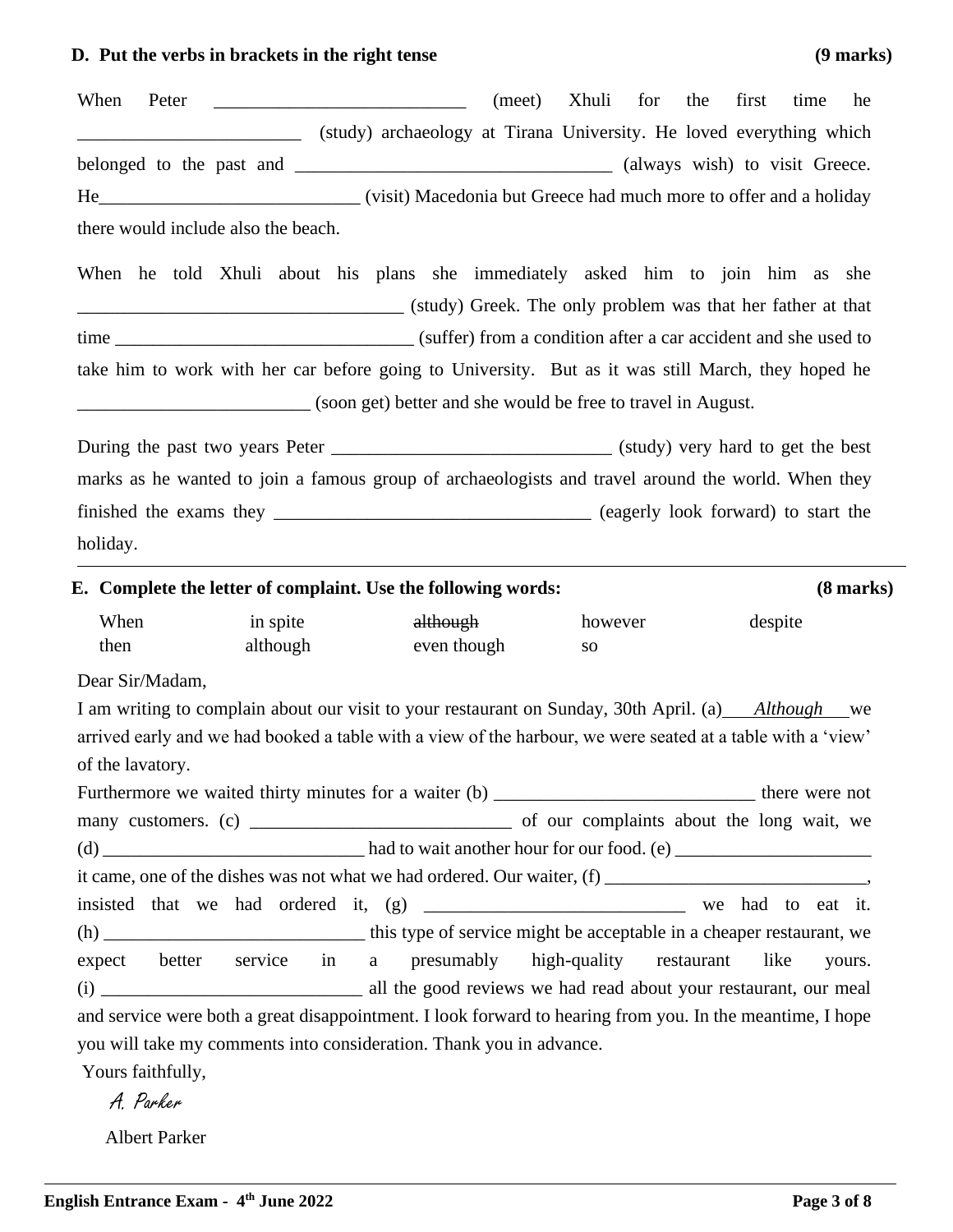## **Read the following carefully and then answer the questions that follow.**

## **POLLUTION**

Pollution has been defined as the addition of any substance or form of energy to the environment at a rate faster than the environment can accommodate *its* dispersion, breakdown, recycling or storage in some harmless form. In simpler terms pollution means the poisoning of the environment by man.

It was not a problem during primitive times when there was more than ample space available for each 5 Pollution has accompanied mankind ever since groups of people settled down in one place for a long time. individual or group. As the human population boomed, pollution became a major problem and has remained as one ever since. Cities of ancient times were unhealthy places, fouled by human waste and debris. Such unsanitary conditions favoured the outbreak of diseases that killed or maimed many people living in those times.

The rapid advancement of technology and industrialisation today is something that man can be proud of. 10 However, it has brought along with *it* many undesirable results, one of which is the pollution of our environment. Humanity today is threatened by the dangers of air, water, and noise pollution.

**15** monoxide from exhaust fumes is a major cause for concern too. Outdoor burning of rubbish and forest fires The air that we breathe is heavily polluted with toxic gases, chemicals and dust. These consist of the discharge from industrial factories and motor vehicles. The emission of tetraethyl lead and carbon has also contributed to air pollution. They cause the smarting of the eyes, coughing and respiratory problems. Owing to the burning of fossil fuels, the level of carbon monoxide in the air is more than desirable. Too high a level of carbon dioxide will cause the earth's temperature to rise. The heat will melt the polar caps, thus raising the sea level and causing massive floods around the world.

The burning of fuels also produces gases which form acid rain. Acid rain has a damaging effect on water, 20 forest and soil, and is harmful to our health.

will have drastic effects on all living things. It will lead to a rise in the number of people suffering from 25 Man has reached the moon and invented supersonic crafts that can travel faster than the speed of sound. However, these inventions emit pollutants which contribute to the depletion of the ozone layer. This depletion of ozone, which absorbs the harmful rays of the sun and prevents them from reaching the Earth, skin cancer.

were poisoned by the pollutants in their natural habitat. As such it is dangerous for humans to consume sea 30 Water pollution has become widespread too. The toxic waste has found its way into our lakes, streams, rivers and oceans. This waste is released by factories and sea-going vessels. Spillage of oil by tankers and during the Gulf War has cause irreparable damage to marine life. Thousands of sea animals have died or food caught in polluted waters.

Dumping of used cars, cans, bottles, plastic items and all other kinds of waste material is an eyesore. Much of the refuse is not biodegradable and this interferes with the natural breakdown process of converting substances from a harmful form to a non-harmful one. As such *it* becomes a hazard to one's health.

*(continues on page 5…)*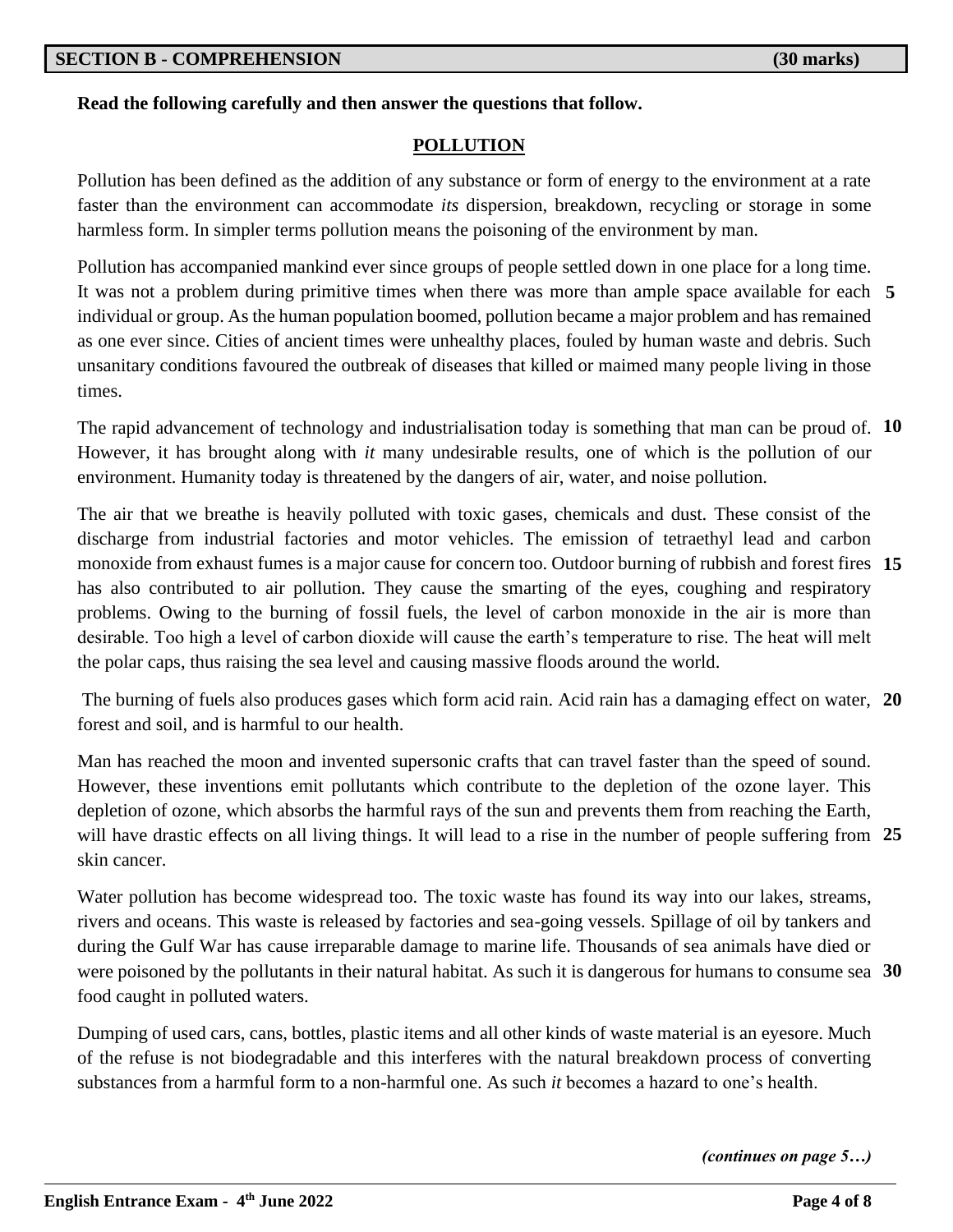We are often faced with noises from construction sites, jet planes, and traffic jams. We may be unaware of 35 it but noise pollution has been attributed to loss of hearing, mental disturbances and poor performance at work.

**40** To control environmental pollution, substances which are hazardous and can destroy life must not be allowed to escape into the environment. This calls for united decision-making among world leaders and a public awareness of the dangers of pollution.

#### 1. **Choose the right answer.** Pollution is:

- a. necessary for healthy environment.
- b. only dangerous to sea life.
- c. one of the most serious problems of our times.

#### 2. **Choose the right answer.** The main cause of pollution is:

- a. the increase of plant and animal population.
- b. man made
- c. due to the Gulf War.

## 3. **Match the words and phrases from the text with their meaning.**

#### **Write the correct letter in the space provided.**

| i. boomed <i>(line 6)</i>              |   | a. produce                                 |
|----------------------------------------|---|--------------------------------------------|
| ii. maimed <i>(line 8)</i>             |   | b. increased                               |
| iii. smarting of eyes <i>(line 16)</i> | . | c. less in number or quantity              |
| iv. emit <i>(line 23)</i>              | . | d. stinging sensation causing watering     |
| v. depletion <i>(line 23)</i>          | . | e. dangerous                               |
| vi. hazardous <i>(line 38)</i>         |   | f. part of the body is permanently damaged |

4. Why was pollution not dangerous in primitive times?

………………………………………………………………………………………………..................... ………………………………………………………………………………………………….................

5. What was the effect of the spillage of oil during the Gulf War?

………………………………………………………………………………………………..................... ...………………………………………………………………………………………………….............. ………………………………………………………………………………………………….................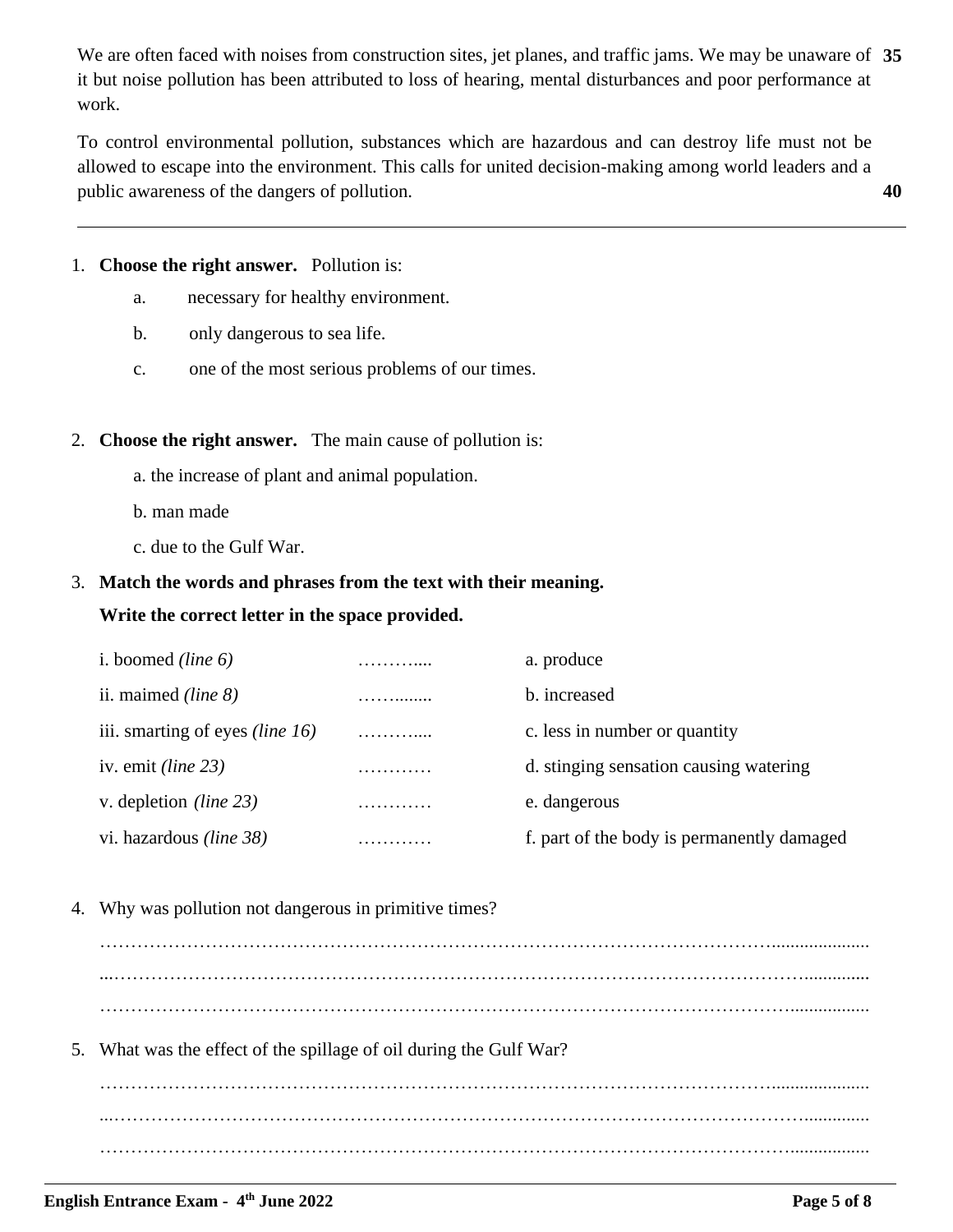6. How will the rise in the earth's temperature endanger life?

- 7. Who or what do the following words refer to?
	- 'its' (line 2) a.  $\mathbf b$ . 'it' (line  $11$ )  $\lq$ it' (line 34)  $\mathbf{c}$ .
- 8. Why is the ozone layer so important?

9. What causes land pollution?

10. What do you understand by the term 'irreparable damage'?

11. Give one example for each of the following:

12. What are the damaging effects of acid rain?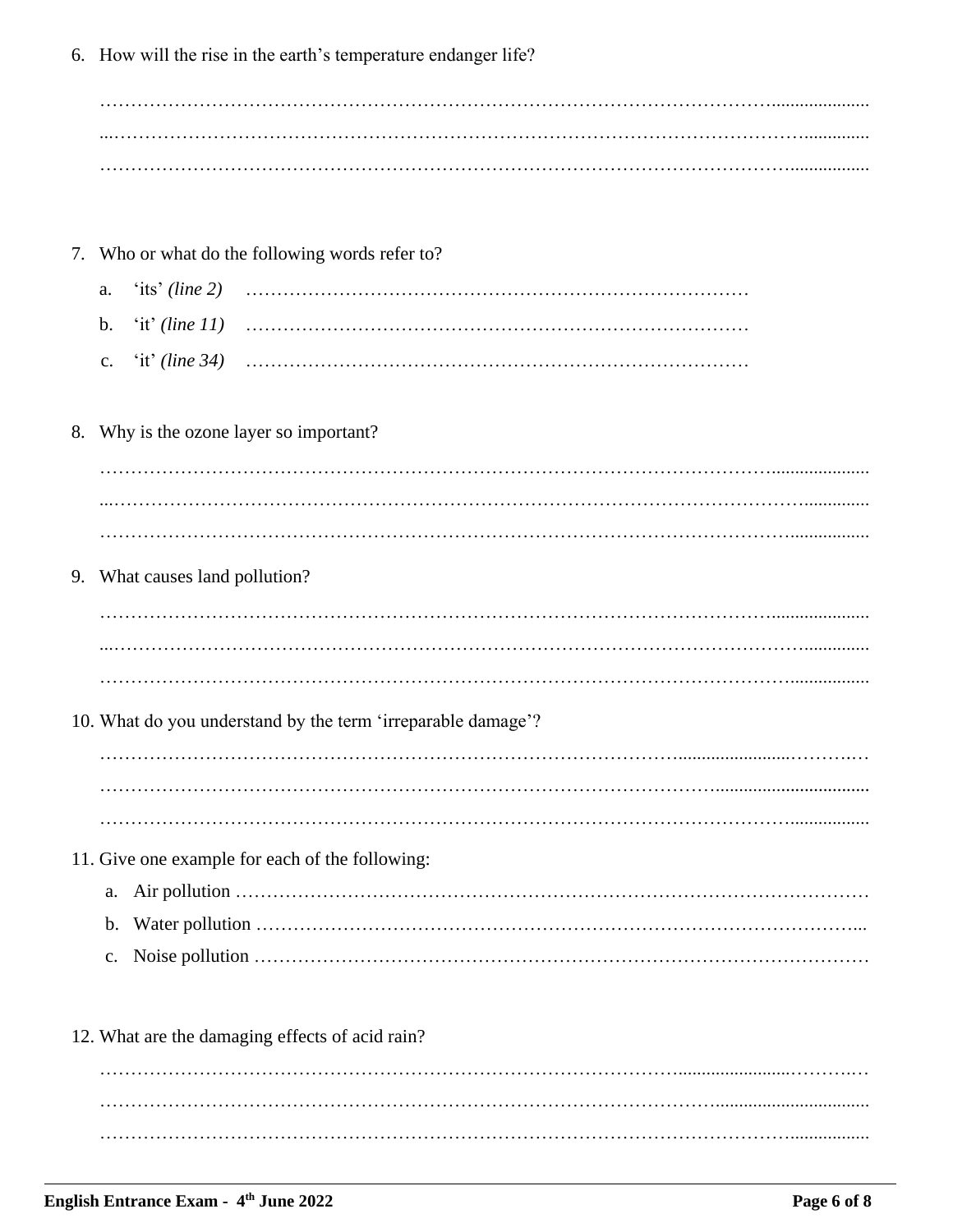## Choose one of the following and write an essay of about 300 words.

### Don't forget to underline the title you have chosen before you start.

- 1. We have entered the third millennium and people are suffering more than ever.
- 2. Is there any solution for the extinction of so many species of animals, birds and insects?
- 3. Write about one of the most beautiful books that you have ever read.
- 4. Do you think children today are living a happier life than that of their parents?